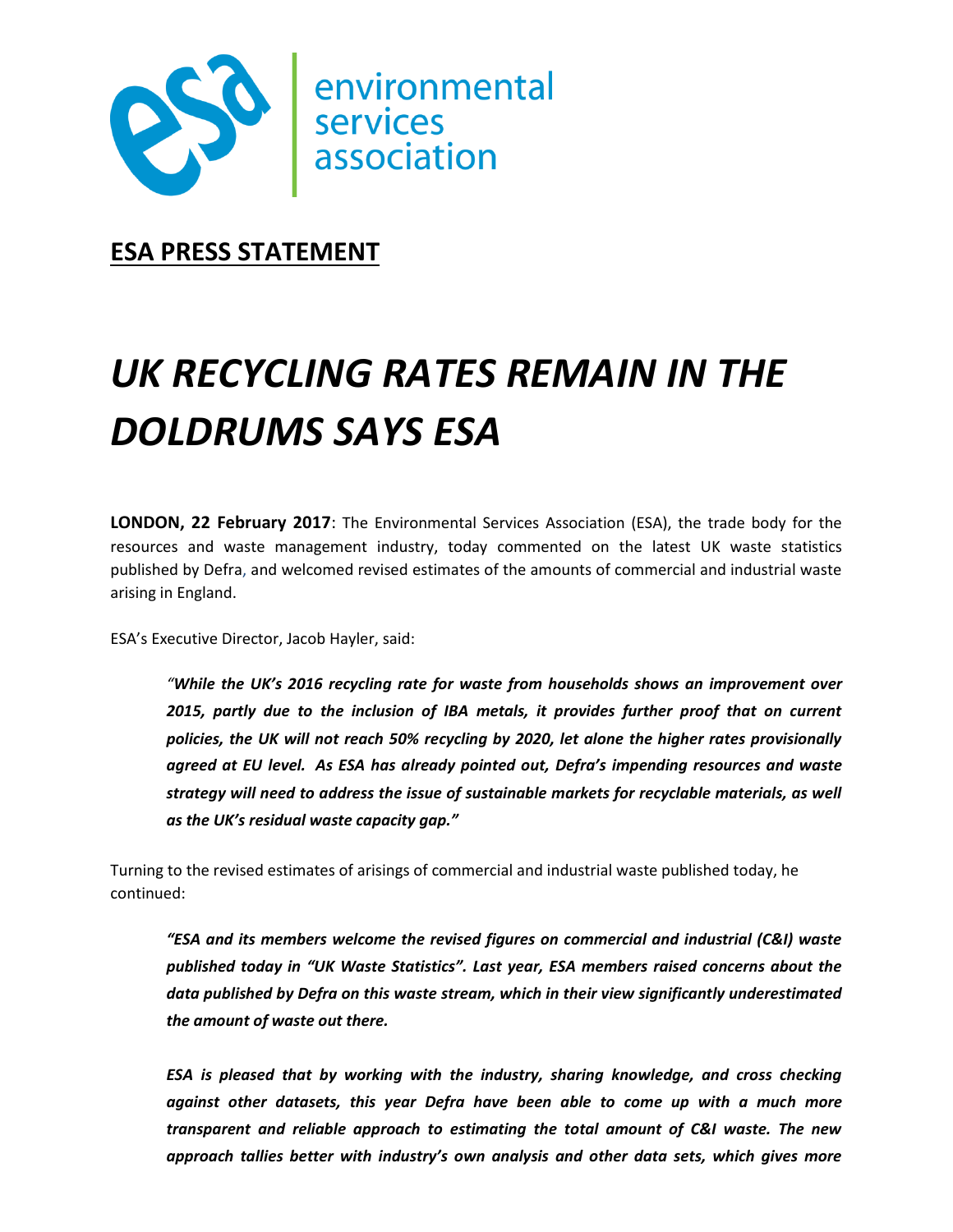*confidence and clarity around the reported figures, and establishes a better platform for understanding future trends and changes."* 

*"This collaborative work has been particularly important at a time when the UK is looking to develop its own post-Brexit resources and waste strategy and trying to encourage investment in much-needed UK waste infrastructure and services."*

## **ENDS**

## **Notes to editors:**

- 1. The **Environmental Services Association** (ESA) is the trade association representing the UK's resource and waste management industry, which is leading the transformation of how the UK's waste is managed.
- 2. We work with all levels of government, regulators and the public to deliver a more sustainable waste and resource management solution for the UK. ESA's recent Circular Economy report *'Going for Growth – A practical route to a circular economy*', which outlines how a Circular rather than a linear economy can help manage resources sustainably, can be downloaded [here.](http://www.esauk.org/esa_reports/Circular_Economy_Report_FINAL_High_Res_For_Release.pdf)
- 3. ESA's Members manage waste on behalf of the whole of society and we are recovering more than ever before. For example, the industry has helped quintuple the UK's household recycling rates over the last decade.

## **4. The sector at a glance**

- Total turnover: **£11 billion**
- Direct Employment: **106,000 people** *(including waste collection, treatment and materials recovery)*
- Municipal waste handled each year: **27 million tonnes**
- Energy generated (across landfill gas, anaerobic digestion and energy from waste) each year: **approximately 11,867 GWh,** which is 3.5% of the UK's electricity
	- **9,083 GWh of that was renewable electricity** (taking out non-biodegradable portion of EfW) which is **11%** of UK's renewable electricity
- Greenhouse **gas emissions down by 70% since 1990.**
- The **top seven companies account for approximately 40% of turnover**. Many hundreds of SMEs provide either localised or more specialised services
- Waste & recycling is the **most highly rated of all council services** by the public (2016 survey)

For further details please visit [www.esauk.org](http://www.esauk.org/) 

**Press Contact**